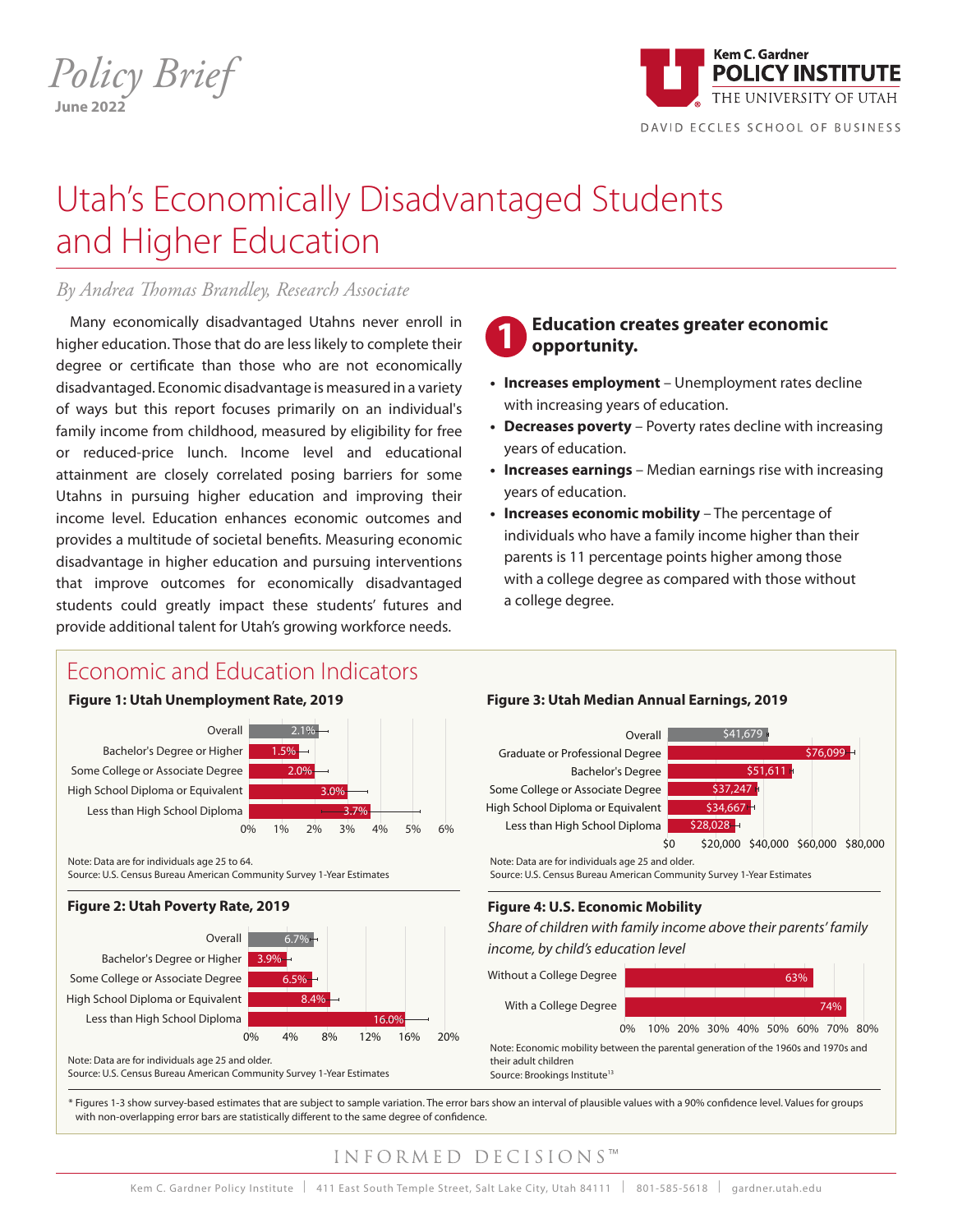## **2** Income level and educational attainment are closely tied. **are closely tied.**

- **• Lower educational attainment** Those with lower income levels earn lower levels of educational attainment as shown in Figure 5.
- **• This relationship is bi-directional** Those with lower levels of educational attainment also have lower income levels. This bi-directional relationship can create a cyclical problem posing barriers for economically disadvantaged populations improving income levels and educational attainment.
- grown over time.<sup>1</sup> tween those with a college degree and those without has **• This relationship is strong –** The relationship between education and income is strong. The difference in income be-

### **Economically disadvantaged students enroll and complete college at lower rates than non-economically disadvantaged students.**

- **• Lower enrollment** Economically disadvantaged students enroll in college at a rate nearly 20 percentage points lower than their peers who are not economically disadvantaged as shown in Figure 6.<sup>2</sup>
- economically disadvantaged within 8 years of graduating high school as shown in Figure 7. 17 percentage points less than those who are not **• Lower completion** – Among those who do enroll, economically disadvantaged students complete at a rate

#### Figure 5: Educational Attainment by Income Level in Utah, 2019 ıgure



 $\overline{\phantom{0}}$ 

Note: The Gardner Institute bases its income level estimates on household income, compared with state medians and federal poverty guidelines by household size.<sup>14</sup> Source: Kem C. Gardner Policy Institute analysis of data from the U.S. Census Bureau, American Community Survey, Integrated Public Use Microdata Series<br>

### **Figure 6: Utah College Enrollment Within Five Years of Graduating High School**

(Cohorts 2008 - 2017)



Figure 7: Utah College Completion Within Eight Years of **Graduating High School Access Disadvantaged Not Economic Economical Access** 

*(Cohorts 2008 - 2010)*



Note: Economic disadvantage measured by a student's eligibility for free or reduced-price lunch

Source: Utah System of Higher Education (Henry et. al., 2017)

 $\overline{\phantom{a}}$ 

Note: Economic disadvantage measured by a student's eligibility for free or reduced-price lunch  $unch$ 

Source: Utah System of Higher Education (Henry et. al., 2017)<br> Not Economically

\$6,000

\$5,653 \$5,306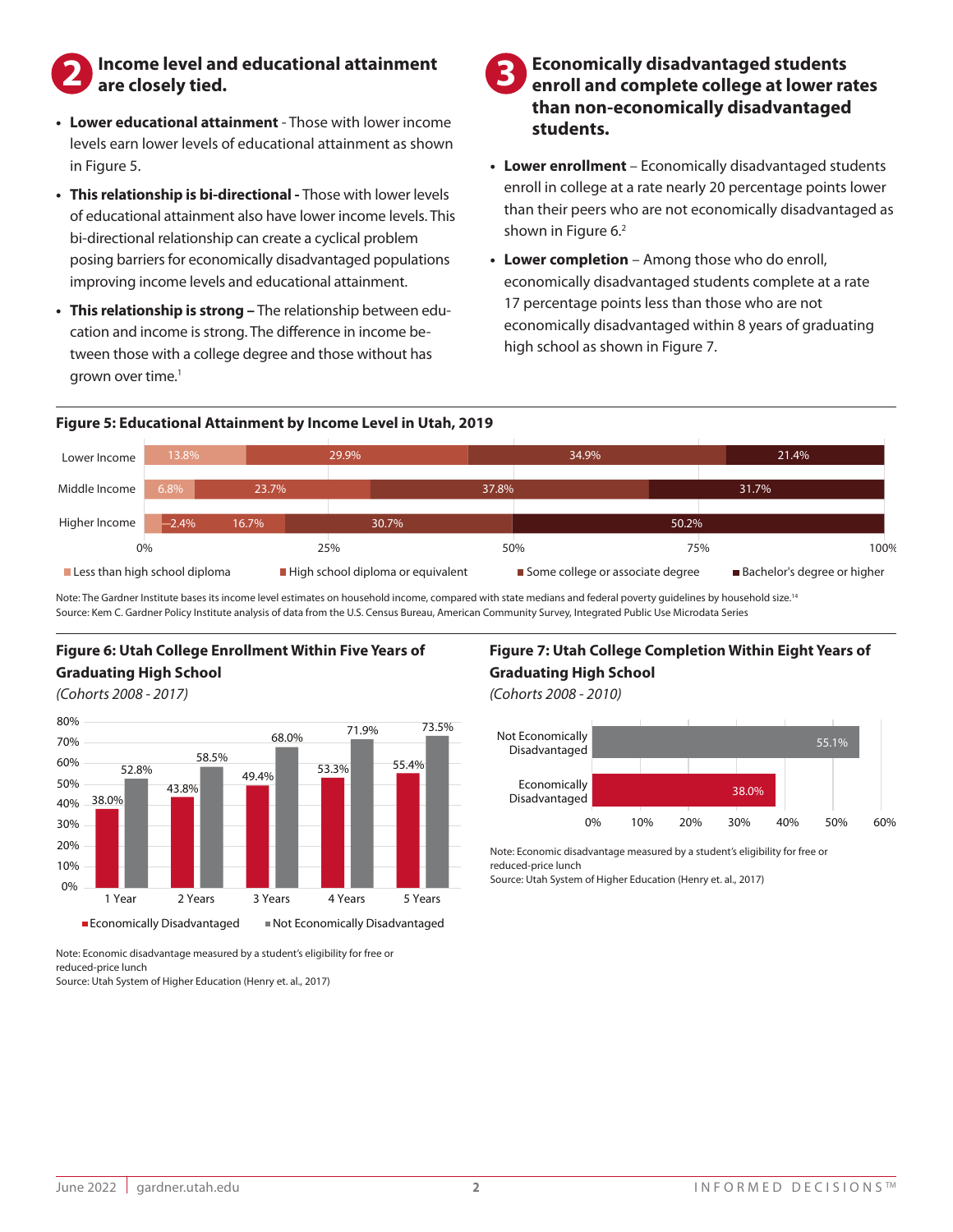### 13.8% 29.9% **completion.** Lower **Economically disadvantaged students face many barriers to college enrollment and 4 5**

- dent achievement shown in Figure 8, economically dis their peers who are not economically disadvantaged. dent achievement shown in Figure 8, economically disadvan-**• Lower academic preparedness** – As evidenced by K-12 stutaged students enter college less academically prepared than
- 50.2% students are more likely to work more hours per week and are **• More likely to work and attend part-time** – Lower-income also more likely to attend college part-time. Splitting their focus and reducing credit loads can lead to longer completion as and higher chances of dropping out prior to times and higher chances of dropping out prior to completion.<sup>3</sup>
- utilize support services.<sup>4</sup> 1.5% Bachelor's Degree or Higher less likely to engage in academic and social experiences and enrollment, have children and family responsibilities, be a disadvantaged backgrounds are more likely to delay • Many additional barriers – Students from economically  $\frac{1}{\sqrt{2}}$  72%  $\frac{1}{\sqrt{2}}$  72%  $\frac{1}{\sqrt{2}}$  72%  $\frac{1}{\sqrt{2}}$ single parent, be a first-generation college student, and are

## Figure 8: Utah K-12 Student Achievement, 2018-2021<br>' 70% **Figure 8: Utah K-12 Student Achievement, 2018-2021**

#### The Community Modernman September 2014  $\blacksquare$  Dicina tuition costs could nose ba grant aid may help offset these costs. **Rising tuition costs could pose barrier for economically disadvantaged students but**

- **Rising tuition/fees** Over the last two decades, average Utah tuition/fees have more than doubled in inflationadjusted dollars, shown in Figure 9.
- 49% 53% 55% 53% 60% over the last decade in real dollars as shown in figure 10.  $\overline{9}$ **• Financial aid has also increased** – Both the share and average amount of aid Utah students receive has increased
- lished costs de financial aid. $5$ enrolling in college even if they would be eligible for tuition prices can deter students from applying and **• Published costs deter students** - The "sticker shock" of
- **Tailored recruiting helps** Recruiting that informs lowincome students of available financial aid and provides support in obtaining it has been shown to increase enrollment of economically disadvantaged students.<sup>6</sup>

55.1%



Disadvantaged

or the School Diplomation Control Diplomatic Control Diplomation Control Diplomatic Control Diplomation Contro<br>Source: Kem C. Gardner Policy Institute analysis of Utah State Board of Education data Note: Economic disadvantage measured by a student's eligibility for free or reduced-price lunch. Mathematics, English Language Arts, and Science proficiency represent an average of over Economic assardings measured by a statency engishing for nee of reacced price tanen mathemates, Engilsh Eanglaged in<br>3<sup>rd</sup>-8<sup>th</sup> graders as measured by RISE test scores. ACT scores use 2018 data, GPA uses 2019 data,  $\overline{a}$ 

\$-

### **Figure 9: Average Undergraduate Resident Tuition and** Fees for USHE Degree Granting Institutions and U.S. Public **Universities, FY 2000, 2010, and 2020** Economically

*In 2020 dollars* 



note: Data are for the entire academic year and are average charges for full-time students.<br>Source: Utah System of Higher Education and National Center for Education Statistics Note: Data are for the entire academic year and are average charges for full-time students. Dixie Table 330<sup>10</sup>

#### 2000 2010 2020 Figure 10: Undergraduate Students Receiving Federal, 52.6% 51.5% 52.1% **State, Local, Institutional, or Other Sources of Grant Aid,** 30% **2010 & 2020**



Note: Inflation adjusted to 2020 dollars. Private scholarships and COVID-19 relief funds are excluded from this measure.

Source: The U.S. Department of Education's Integrated Postsecondary Education Data System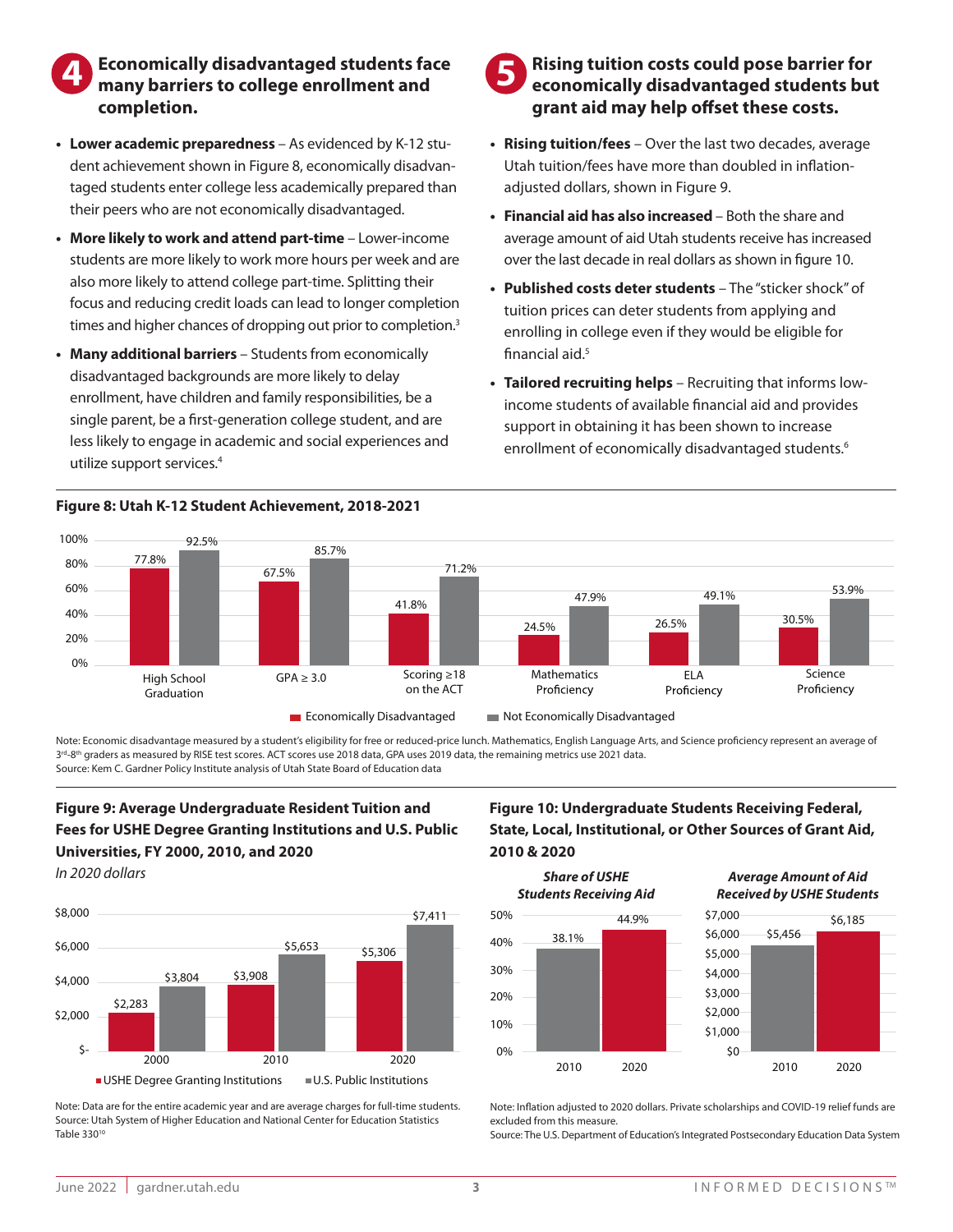## **6** The share of students who are economically disadvantaged differs across USHE **disadvantaged differs across USHE institutions.**

- **• Student populations differ across schools** Of students whose economic status is known (see appendix B for details), economically disadvantaged students make up a larger share of the student population at community regional colleges and most technical colleges compared to regional and research institutions as shown in Figures 11 and 12. 67.5%  $\overline{a}$
- Many never enroll These data only shed light on students enrolled in college. Many economically disadvantaged students never enroll. As shown in figure 6, only 55.4% of economically disadvantaged students enrolled within 5 years of graduating high school. on the ACT students never enroll. As shown in figure 6 students enrolled within 5 years

#### **Figure 11: Share of Students who are Economically Disadvantaged by Degree-Granting Institution, 2019-2020** 20%  $\frac{1}{\sqrt{2}}$

41.8%



Note: Economic disadvantage measured by a student's eligibility for free or reduced-price note: economic aisadvantage measured by a student s engibility for nee or reduced-price<br>lunch. Graduate students, non-credential seeking technical college students, and students without a USBE record were excluded from this analysis, see appendix A for details. without a OSBE record were excluded from this analysis, see appendix A for details.<br>Source: Kem C. Gardner Policy Institute analysis of Utah Data Research Center, Utah System of Higher Education, and Utah State Board of Education data<br>.

## 25.0% Tooele **Disadvantaged by Technical College, 2019-2020** Figure 12: Share of Students who are Economically



Note: Economic disadvantage measured by a student's eligibility for free or reduced-price lunch. Graduate students, non-credential seeking technical college students, and students without a USBE record were excluded from this analysis, see appendix A for details. Source: Kem C. Gardner Policy Institute analysis of Utah Data Research Center, Utah System of Higher Education, and Utah State Board of Education data

## **Many different interventions have been tried with varying impacts; measurement poses challenges.**

- **• Many interventions exist** Many types of interventions have shown positive impacts on improving enrollment and/ or completion for economically disadvantaged students.<sup>7,8</sup>
- **• Impacts vary** However, impacts can vary significantly across different populations and with different implementation.<sup>9</sup>
- measures of economic disadvantage in higher education that **• Measurement poses challenges -** There are many possible measuring the impacts of interventions, and tracking Economically Disadvantaged Not Economically Disadvantaged progress. See Appendix A for more information. pose differing challenges. Finding consistent reliable measurement will be key to understanding the problem,

#### 52.6% 51.5% 52.1% 60% for everyone. **Education improves Utah's long-term future 8**

- **Benefits society** Improving outcomes for economically 36.8% 40% Economically Disadvantaged Not Economically Disadvantaged disadvantaged students benefits not only these students, summarized in Table 1. but society as a whole. Many of these benefits are
	- and certificates were awarded to students attending Utal Improved workforce In EV  $\frac{1}{2}$ ittending Utah 20% providing more prepared employees for Utah's workforce.<sup>10</sup><br>providing more prepared employees for Utah's workforce.<sup>10</sup> and certificates were awarded to students attending Utah's 50% **• Improved workforce** – In FY 2021, 55,436 degrees public degree-granting institutions and technical colleges

## 10% **Table 1: Benefits of Education**

| <b>Individual Benefits</b>                                                                                                                                                                                                     | <b>Societal Benefits</b>                                                                                                                                                                                                                                                                                      |
|--------------------------------------------------------------------------------------------------------------------------------------------------------------------------------------------------------------------------------|---------------------------------------------------------------------------------------------------------------------------------------------------------------------------------------------------------------------------------------------------------------------------------------------------------------|
| Increased earnings<br>Increased economic<br>mobility<br>Better health outcomes<br>More likely to receive<br>٠<br>employer-provided<br>health insurance<br>• More likely to do<br>educational activities<br>with their children | Stronger community<br>Increased GDP<br>Decreased crime<br>٠<br>Increased volunteering<br>۰<br>Increased voter participation<br>۰<br>Increased tax contributions<br>٠<br>Lower unemployment rate<br>٠<br>Reduced reliance on public assistance<br>٠<br>Reduced healthcare costs<br>٠<br>Decreased poverty rate |

Source: Kem C. Gardner Policy Institute based on literature review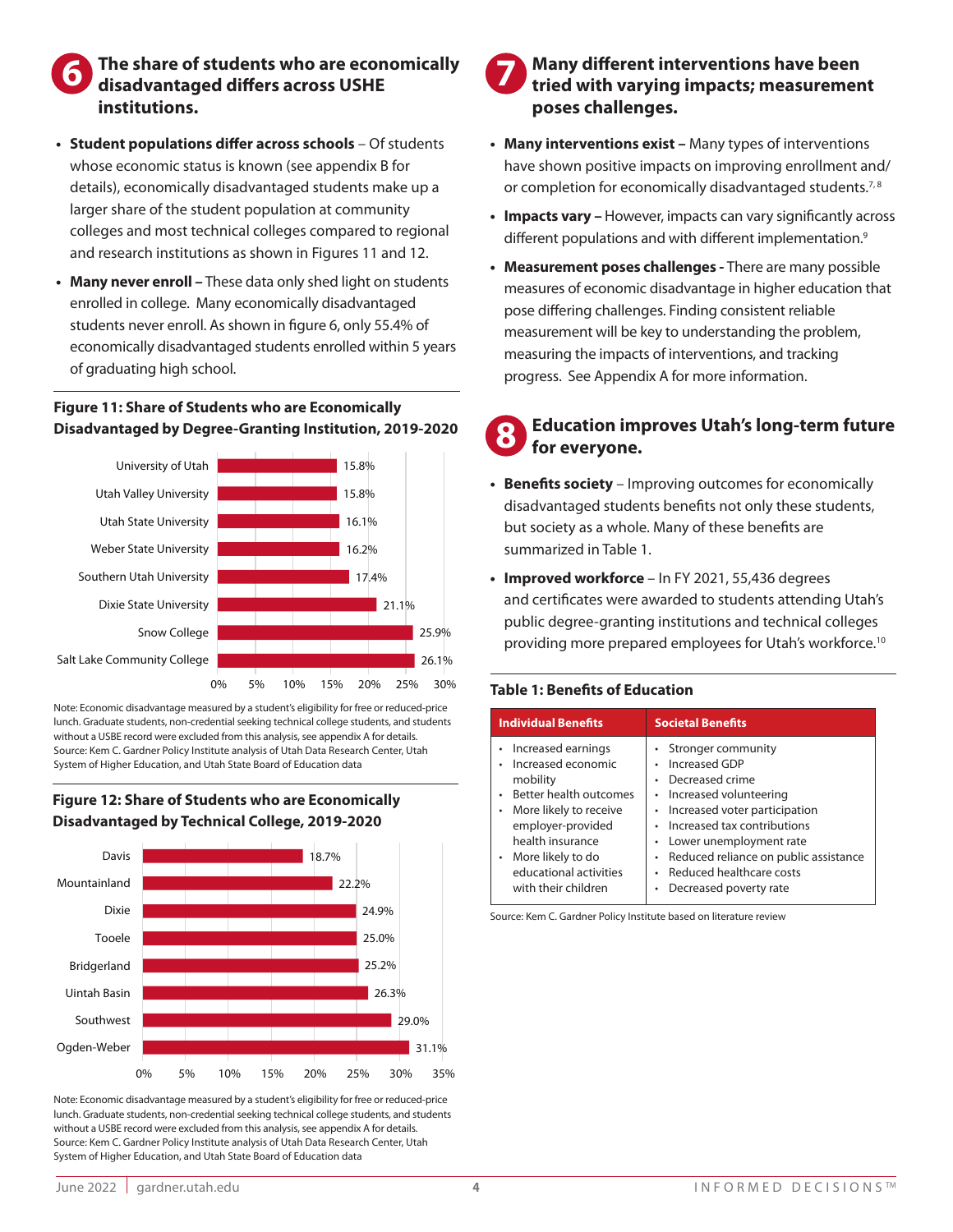#### Appendix A: Measuring Economic Disadvantage ldix A: Measuring Economic D  $\overline{\phantom{a}}$ antage

Measuring economic disadvantage in higher education proves challenging. Some of the most common measures and their benefits and challenges are discussed below.

**Free or Reduced-Price Lunch:** The primary measure used in this report (students' eligibility for free or reduced-price lunch) was attained through a data matching request through the Utah Data Research Center (see Appendix B for details). However, colleges do not routinely have access to this data for their students. Additionally, the measure was only available for students who attended K-12 schools in state since 2006 so outof-state students and older students were not included in the measure. This measure will likely improve as time passes and the share of college students who attended school in 2006 or later continues to rise. In this report, free or reduced-price lunch data was available for 62.2% of all students enrolled in a USHE institution in the 2019-2020 school year. Since about 18% of USHE students are out-of-state students, this measure includes an even larger share of in-state students, this measure includes<br>an even larger share of in-state students. It is also possible that if this measure was made available to colleges, it could be comparable across institutions and states since the National School Lunch Program is available for K-12 students nationwide. This measure is likely to be highly accurate when measuring This measure is interf to be inging decurate when measuring<br>whether students come from an economically disadvantaged background since it is based on family income level in relation to the poverty level.

**Pell Eligibility:** Pell eligibility is the most common metric for higher education institutions to measure their economically disadvantaged population. This measure is advantageous because it is made available to institutions at the student-level and is comparable nationwide since it comes from the Free Application for Federal Student Aid (FAFSA). However, this measure also has challenges. Pell eligibility is only available for students who complete a FAFSA. In the 2020–2021 school year, Utah ranked second to last for FAFSA completion with 63% of high school seniors not completing the application.<sup>11</sup> FAFSA completion rates among USHE students has fallen over the last 5 years with only 41.8% of students completing the application in 2021. With more than half of students failing to complete the FAFSA, these students are ineligible for any aid that is based on Pell eligibility and go uncounted when attempting to ascertain the enrollment and success of economically disadvantaged students using this measure.

Beyond measurement, there are reasons to work towards higher FAFSA completion rates. In 2020–2021, Utah students had nearly \$44 million in unclaimed federal aid. Additionally, FAFSA completion has been shown to improve the enrollment

### **ge** in higher education **Figure 13: FAFSA Completion Rates of USHE Students, 2016–2021**



rates of economically disadvantaged students. For students in the lowest socioeconomic quintile, FAFSA completion is associated with a 127% increase in immediate college enrollment.<sup>12</sup>

**Income:** Many research studies use income directly from tax records, self-reported measures, or aggregate census or surveybased data from entities like U.S. Census Bureau, federal and state tax commissions, Bureau of Labor Statistics, or Bureau of Economic Analysis. While this measure is useful in exploring the relationship between income and education, it is also not made available to institutions. While it is possible for institutions to ask for self-reported income from their students, students may be hesitant to provide this information and it is challenging to assess whether or not the self-reported data is accurate. It is also difficult to differentiate between a student's personal income and their family-income from childhood (when trying to ascertain whether they come from an economically disadvantaged background), particularly for older students.

**Proxy Measures:** Due to the challenges of using Pell eligibility and the lack of access to free or reduced-price lunch or income data, institutions may choose to rely on proxy measures. Instead of measuring economic disadvantage directly, they use a proxy that correlates with family-income level and that is available to them. Some potential proxy measures include zip code, race/ ethnicity, and parent's education level. These measures are correlative, but not direct measures. While these measures could give schools approximations, they face the obvious drawback of not measuring economic disadvantage directly.

As higher education stakeholders work toward improving outcomes for economically disadvantaged students, having consistent reliable measurement will be key to understanding the problem, measuring the impacts of interventions, and tracking progress.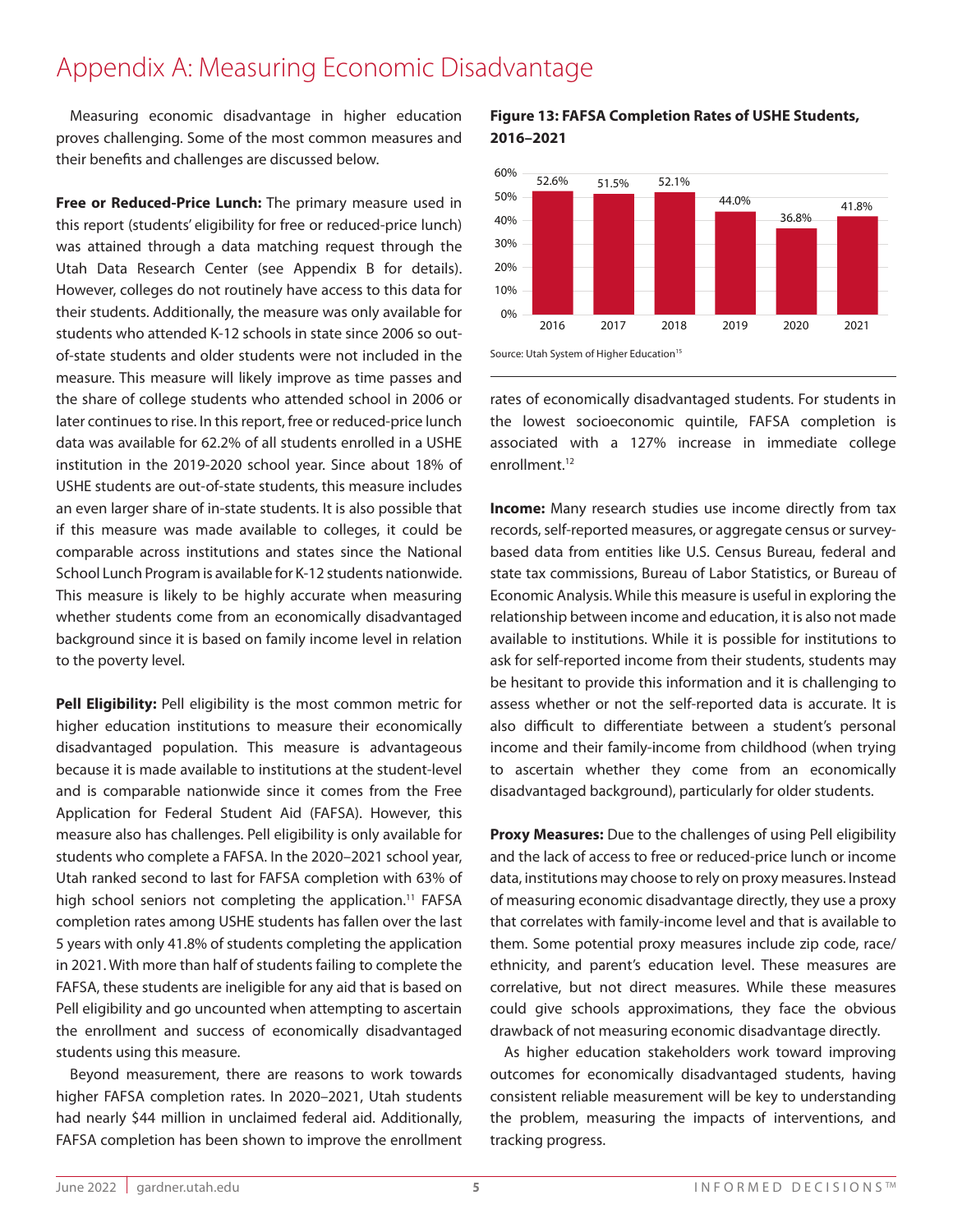# Appendix B: Methodology

The Utah Data Research Center (UDRC) provided data for all students enrolled in a Utah System of Higher Education (USHE) institution at any point during the 2019-2020 school year who had a Utah State Board of Education (USBE) record. Graduate students and non-credential seeking technical college students were excluded from the analysis. Data included the student's institution, credit count, and Pell eligibility from USHE data and graduating GPA, gender, ethnicity, and economic status from USBE data. Economic status was measured through eligibility for free or reduced-price school lunch from the USBE data. Students who were ever eligible for free or reduced-price lunch were counted as "economically disadvantaged" throughout this report.

These matched records were used to calculate the share of students enrolled in each USHE institution that are economically disadvantaged. Not all students are included in these shares as some students were not matched to a USBE record. This could be because the students attended K-12 schools out of state, the students attended a Utah K-12 school prior to data collection, or the student's record went unmatched for another reason. Additionally, some records were excluded because their

economic status was unavailable. Sixty-two percent of all students were matched to a USBE record with economic status known. This share varies from 34.9% at Uintah Basin Technical College to 70.9% at Snow College. Table 2 shows the share of students who were matched with economic status known and thus were included in Figures 10 and 11.

Additionally, data were provided for USBE graduating cohorts 2017-2020 regardless of whether they subsequently enrolled in a USHE institution. These data were used to calculate the share of students who had a GPA greater than or equal to 3.0 based on their economically disadvantaged status as shown in Figure 8. Only 2019 graduates were included in this measure.

Data for this research was accessible through Utah's state longitudinal data system database administered by the Utah Data Research Center, which includes data supplied by UDRC members. This research, including the methods, results, and conclusions neither necessarily reflect the views of, nor are endorsed by, the UDRC members. All errors are the responsibility of the author.

| Table 2: Matched Student Records by Institution |  |
|-------------------------------------------------|--|
|-------------------------------------------------|--|

| <b>Institution</b>            | <b>Matched</b><br><b>Student</b><br><b>Records</b> | <b>Total USHE</b><br><b>Student</b><br><b>Records</b> | <b>Share of</b><br><b>Student</b><br><b>Records</b><br><b>Matched</b> |
|-------------------------------|----------------------------------------------------|-------------------------------------------------------|-----------------------------------------------------------------------|
| Dixie State University        | 9,253                                              | 14,315                                                | 64.6%                                                                 |
| Salt Lake Community College   | 27,871                                             | 42,179                                                | 66.1%                                                                 |
| Snow College                  | 4,700                                              | 6,627                                                 | 70.9%                                                                 |
| Southern Utah University      | 6,067                                              | 13,718                                                | 44.2%                                                                 |
| University of Utah            | 15,497                                             | 29,593                                                | 52.4%                                                                 |
| <b>Utah State University</b>  | 17,152                                             | 29,964                                                | 57.2%                                                                 |
| <b>Utah Valley University</b> | 35,084                                             | 50,465                                                | 69.5%                                                                 |
| <b>Weber State University</b> | 24,904                                             | 35,545                                                | 70.1%                                                                 |

Source: Utah Data Research Center

#### **Endnotes**

- 1. Wolla & Sullivan (2017)
- 2. Henrie et. al. (2019)
- 3. Utah Foundation (2021)
- 4. Brock (2010), The Pell Institute (n.d.), & Utah Foundation (2021)
- 5. Levine et. al. (2020)
- 6. Dynarsk et, al. (2018)
- 7. Castleman et. al. (2013), Daugherty et. al. (2016), National College Attainment Network (2019), The Pell Institute (2009), & Utah Foundation (2021)
- 8. See Utah Foundation report *"Beating the Odds: Post-Secondary Success for Adult, First-Generation and Lower-Income Students"* for an in-depth look at Utah-specific interventions for low-income college students.

9. Castleman et. al. (2013), Daugherty et. al. (2016), National College Attainment Network (2019), The Pell Institute (2009), & Utah Foundation (2021)

10. Utah System of Higher Education Completions data, https://ushe.edu/institutional-data-resources-degrees-awards/

11. National College Attainment Network (2022)

12. National College Attainment Network (2019)

13. Haskins (2016)

14. The policy brief, "Defining Utah's Middle Class," provides further methodology discussion (Pace, 2018).

15. Hoover (2022)

| <b>Institution</b>                   | <b>Matched</b><br><b>Student</b><br><b>Records</b> | <b>Total USHE</b><br><b>Student</b><br><b>Records</b> | <b>Share of</b><br><b>Student</b><br><b>Records</b><br><b>Matched</b> |
|--------------------------------------|----------------------------------------------------|-------------------------------------------------------|-----------------------------------------------------------------------|
| <b>Bridgerland Technical College</b> | 1,016                                              | 2,172                                                 | 46.8%                                                                 |
| Davis Technical College              | 1,967                                              | 4,041                                                 | 48.7%                                                                 |
| Dixie Technical College              | 462                                                | 1,040                                                 | 44.4%                                                                 |
| Mountainland Technical College       | 1,836                                              | 3,537                                                 | 51.9%                                                                 |
| Ogden-Weber Technical College        | 1,692                                              | 3,155                                                 | 53.6%                                                                 |
| Southwest Technical College          | 210                                                | 522                                                   | 40.2%                                                                 |
| <b>Tooele Technical College</b>      | 212                                                | 531                                                   | 39.9%                                                                 |
| Uintah Basin Technical College       | 228                                                | 653                                                   | 34.9%                                                                 |

**Total 148,151 238,057 62.2%**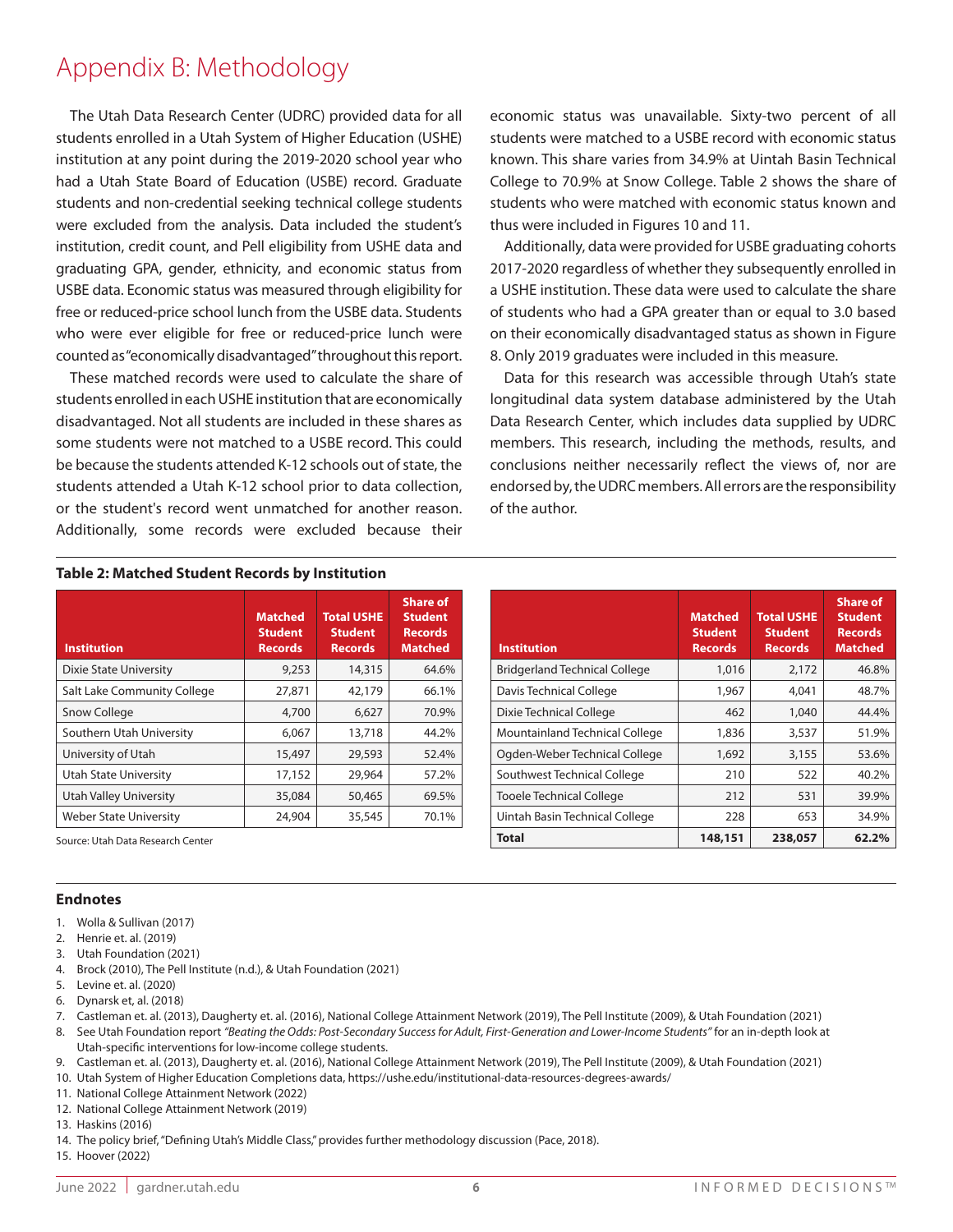# References

Brock, T. (2010). Young adults and higher education: barriers and breakthroughs to success. Future child. 20(1):109-32. doi: 10.1353/foc.0.0040. PMID: 20364624.

Castleman, B. L. & Long, B. T. (2013). Looking Beyond Enrollment: The Causal Effect of Need-Based Grants on College Access, Persistence, and Graduation. National Bureau of Economic Research. https://www.nber.org/system/files/ working\_papers/w19306/w19306.pdf

Daugherty, L., Johnston, W. R., & Tsai, T. (2016). Connecting College Students to Alternative Sources of Support. The Single Stop Community College Initiative and Postsecondary Outcomes. Rand Corporation. https://www.rand.org/pubs/ research\_reports/RR1740-1.html

Dynarski, S., Libassi, C.J., Michelmore, K., & Owen, S. (2018). Closing the Gap: The Effect of a Targeted Tuition-Free Promise on College Choices of High-Achieving, Low-Income Students. National Bureau of Economic Research. https://www.nber.org/ papers/w25349

Haskins, R. (2016). Education and Economic Mobility. Brookings Institute. https://www.brookings.edu/wp-content/ uploads/2016/07/02\_economic\_mobility\_sawhill\_ch8.pdf

Henrie, K., Curtain, J. A., & Ma, D. (2019). College Participation and Completion of Utah High School Graduates. Utah System of Higher Education. https://ushe.edu/wp-content/uploads/pdf/ reports/2019\_college\_participation\_completion\_report.pdf

Hoover, C. (2022). FAFSA Completion in Utah. https://ushe. edu/wp-content/uploads/pdf/reports/issue\_ brief/2022/2021%20FAFSA%20Issue%20Brief\_final.pdf

Levine, P.B., Ma, J., & Russell, L.C. (2020). Do college applicants respond to changes in sticker prices even when they don't matter? National Bureau of Economic Research. https://www. nber.org/system/files/working\_papers/w26910/w26910.pdf

National College Attainment Network. (2019). Students in Higher-Poverty School Districts Are Less Likely to Apply for Financial Aid. https://www.ncan.org/news/480053/Students-in-Higher-Poverty-School-Districts-Are-Less-Likely-to-Apply-for-Financial-Aid.htm#:~:text=Nationally%2C%20students%20 in%20the%20lowest,did%20not%20complete%20a%20FAFSA

National College Attainment Network. (2020). Pell Dollars Left on The Table. https://public.tableau.com/app/profile/bill. debaun.national.college.access.network/viz/ PellDollarsLeftontheTable/VisualDashboard

Pace, L. (2018). Defining Utah's Middle Class. The Kem C. Gardner Policy Institute. https://gardner.utah.edu/wp-content/ uploads/MiddleClass-FS-Dec2020.pdf?x71849

The Pell Institute. (n.d.) Moving Beyond Access: College Success For Low-Income, First-Generation Students. https://files. eric.ed.gov/fulltext/ED504448.pdf

The Pell Institute. (2009). National Studies Find TRIO Programs Effective at Increasing College Enrollment and Graduation. http://www.pellinstitute.org/downloads/publications-Studies\_ Find\_TRIO\_Programs\_Effective\_May\_2009.pdf

Utah Foundation. (2021). Beating the Odds: Post-Secondary Success for Adult, First-Generation and Lower-Income Students. https://www.utahfoundation.org/wp-content/uploads/rr785. pdf

Wolla, S.A. & Sullivan, J. (2017). Education, Income, and Wealth. Page One Economics. https://files.stlouisfed.org/files/htdocs/ publications/page1-econ/2017-01-03/education-income-andwealth\_SE.pdf